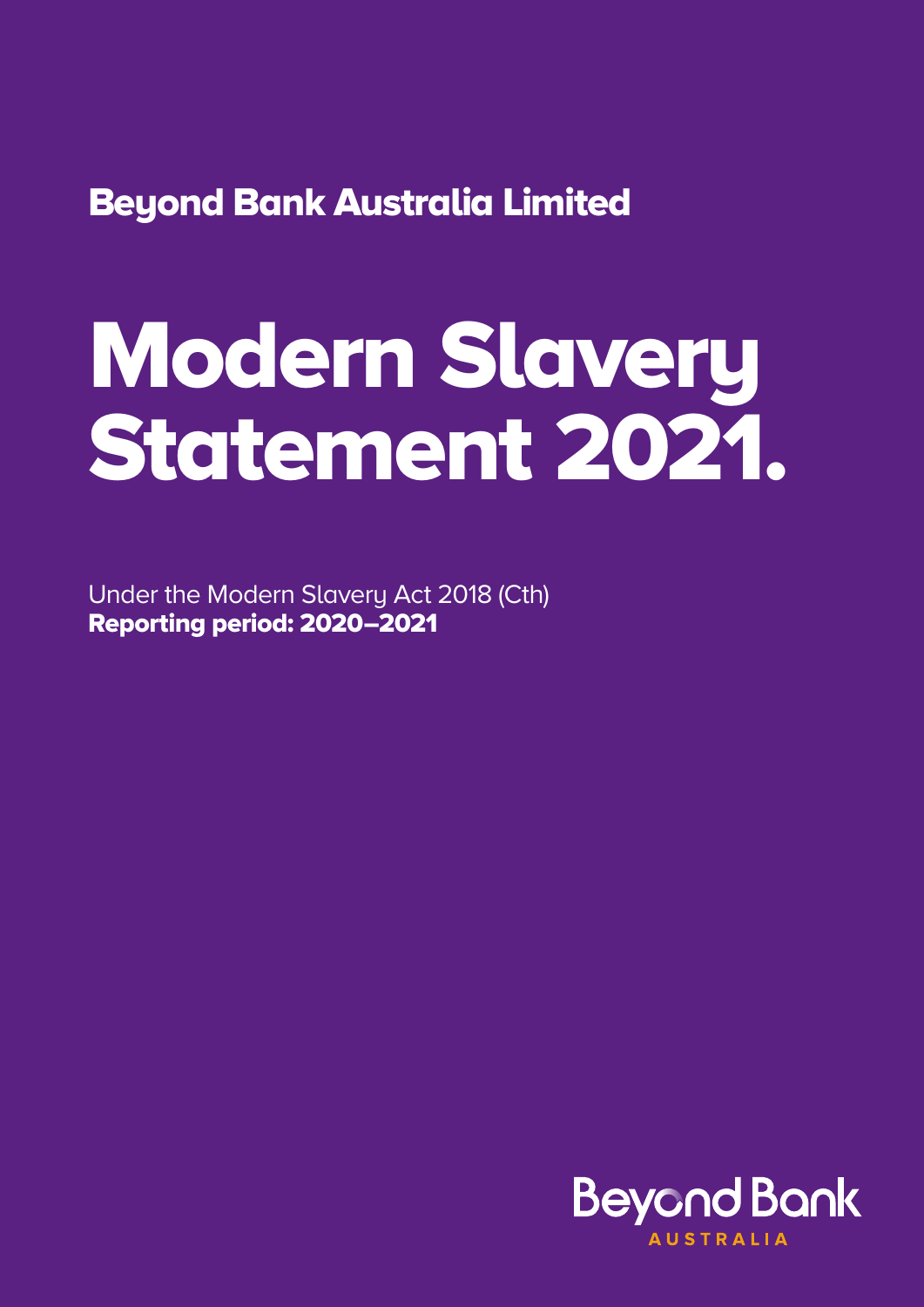## **Executive summary.**



The business community and their connection to global supply chains, has a responsibility to be proactive and take effective action to address modern slavery. Modern slavery is a hidden problem. By increasing transparency within supply chains and making responsible procurement decisions, improvements can be made.

We are committed to a long-term effort to reduce the incidence of modern slavery from our supply chains and will adopt a continuous improvement approach to help address this issue.

Our suppliers are in effect an extension of our organisation and should reflect the values and standards that we set for our own business. Engaging with suppliers and working collaboratively with them to address modern slavery risk and other social and environmental challenges is an effective way that businesses can create positive and lasting change.

In addition to meeting the specific legal reporting requirements under the Act, this statement sets out our methodology to identify and assess modern slavery risk, the actions taken to address the risk and plans for modern slavery due diligence and remediation.

Being proactive in our efforts to address the incidence of modern slavery in our supply chain is consistent with our core ideology and our values of integrity, community, and sustainability as well as our B Corp certification.

Our FY21 Modern Slavery Statement was approved by the Board of Directors on 30 November 2021.

Ms Sandra (Sam) Andersen Chair, Beyond Bank Australia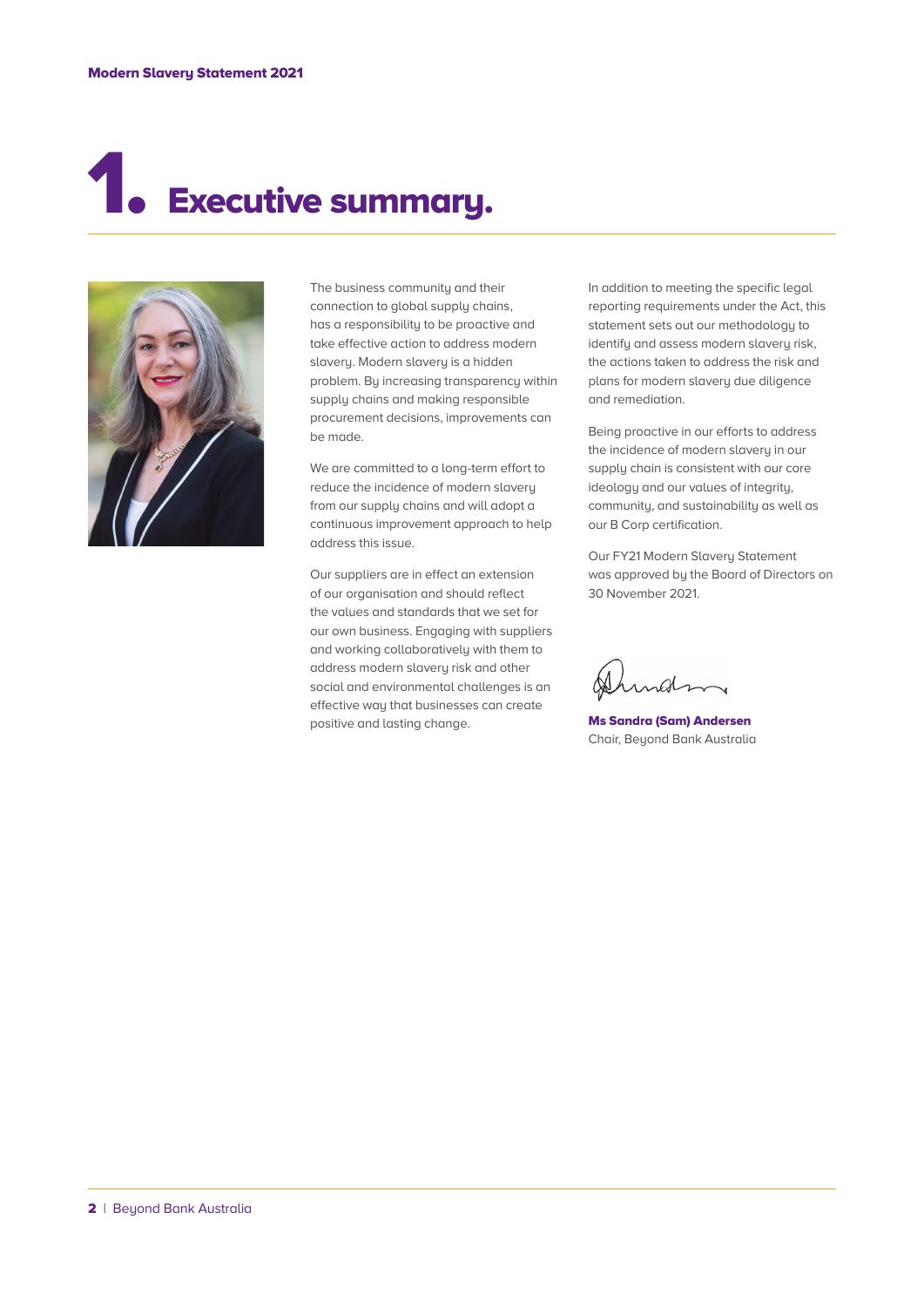#### 2.. Reporting entity identification and structure.

The Beyond Bank Group consists of Beyond Bank Australia Limited (ABN 15 087 651 143) and our wholly owned and controlled subsidiaries.

These subsidiaries include Eastwoods Group Ltd and its wholly owned subsidiary (but not guaranteed) Eastwoods Wealth Management Pty Ltd trading as Beyond Bank Wealth Management (ABN 17 008 167 002 AFSL 237853), Beyond Bank Australia Foundation Ltd, Beyond Employee Benevolent Fund Pty Ltd, Community CPS Services Pty Ltd, Beyond Bank Australia Master Support Fund, Beyond Bank Australia Master DGR Fund, The Barton W Warehouse Trust, The Barton A Warehouse Trust, The Barton Series 2011-1 Trust (wound up July 2021), The Barton Series 2013-1R Trust, The Barton Series 2014-1 Trust, The Barton Series 2017-1 Trust and The Barton Series 2019-1 Trust.

For the purpose of this statement 'the Group' is the reporting entity under the Act and encompasses all wholly owned and controlled subsidiaries. The mandatory reporting period for this statement concluded on 30 June 2021.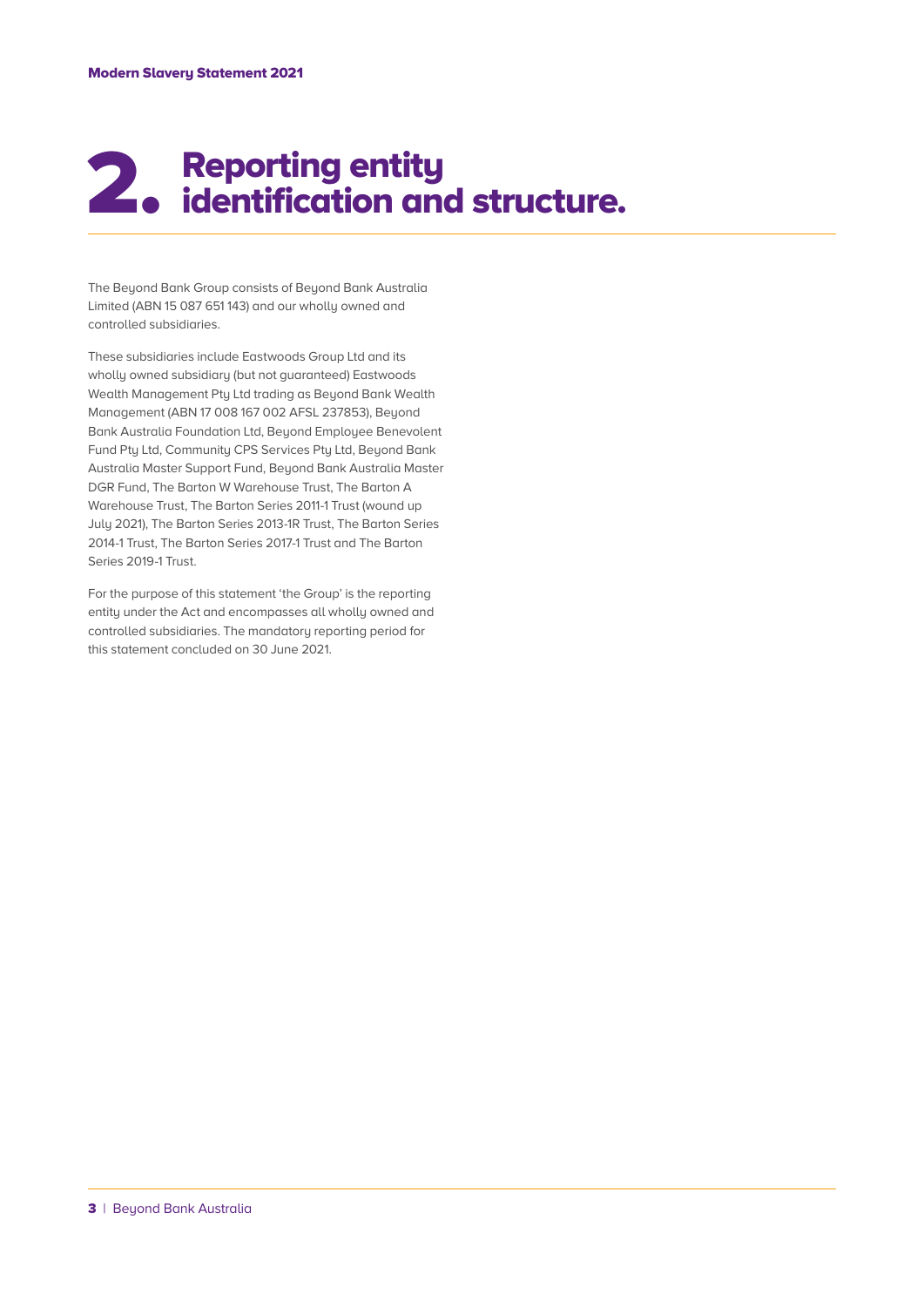### 3. Reporting entit Reporting entity operations and

As a customer-owned bank our purpose is to create and return value and through this change lives. We aim to be the best local bank with all profits being re-invested to benefit our customers and their communities.

We provide personal and business banking services, insurance and through our wealth management subsidiary, financial planning and advice. We support the not-for-profit sector through salary packaging, fundraising and volunteering.

Beyond Bank has branches and administration hubs across metropolitan and regional areas in WA, SA, ACT, NSW and VIC and nationally via our digital services.

Our banking supply chain is made up of various first tier suppliers both locally and foreign owned from a wide range of industries.

An example of our supply chain is provided in Figure 1 below. This is a supply chain map of our top suppliers representing 39% of our spend. The industries of those suppliers include computer/technical services, property services and finance and investment services.

The supply chain map shows our first tier supplier industries and the subsequent tiers of their suppliers down to tier 3, as well as how value is distributed across the supply chain, based on the size of the solid circle.



Figure 1. A supply chain map of our top supplier industries to tier 3.

#### 4| Beyond Bank Australia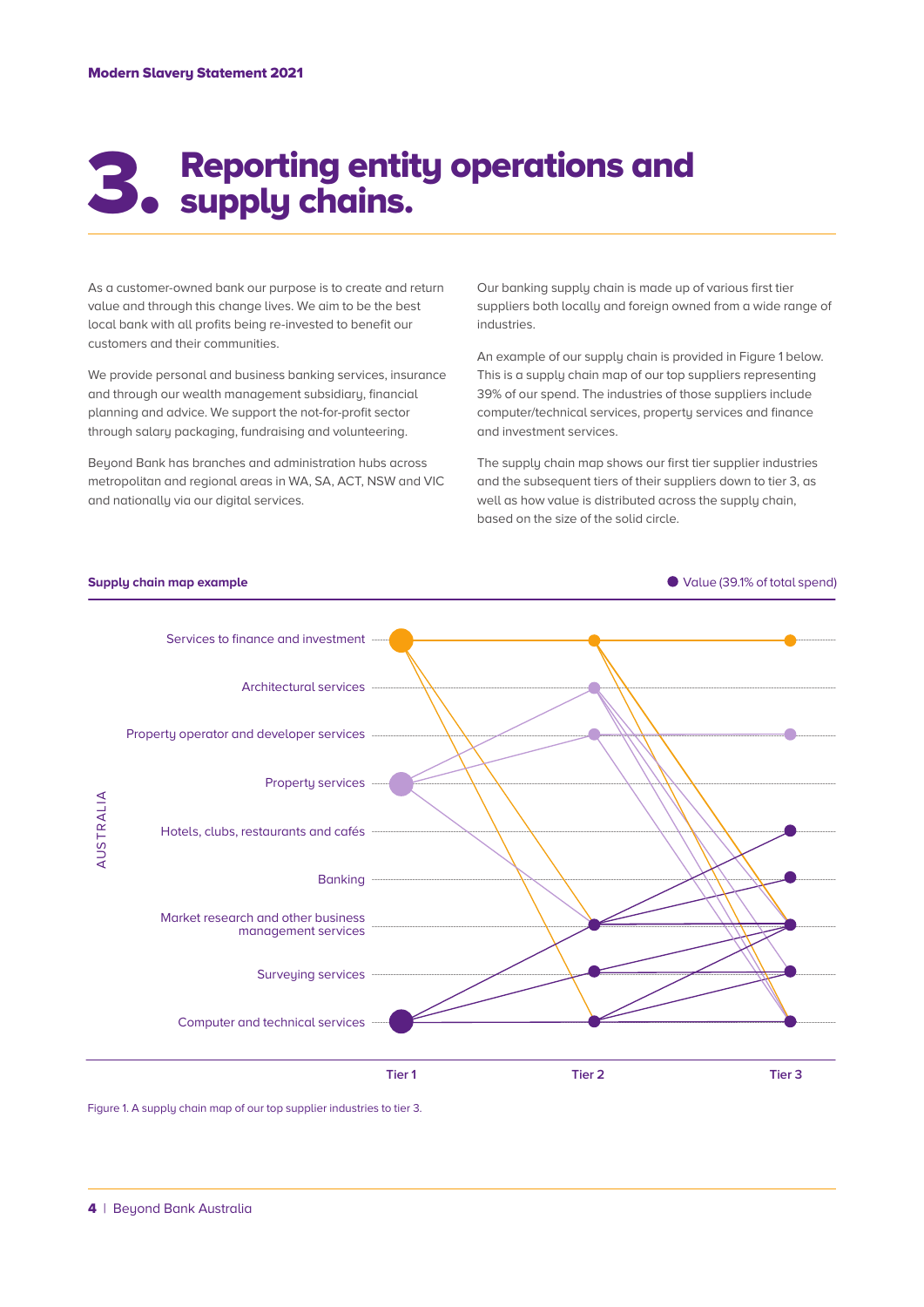#### 4.. Risks of modern slavery in the operations and supply chains of the reporting entity.

To improve our understanding of modern slavery risk, we continue to assess our operations and supply chains. This reporting period we have reassessed our supply chain for the impacts of COVID-19 and the increased risk of modern slavery as a result. We have also expanded our risk assessment to include our investment portfolio for this reporting period. External consultants using supply chain mapping methodology support the risk assessment process.

Our assessment process provides an estimate of modern slavery risk in our supply chain based on the following factors:

- a. industry type
- b. country of first-tier supplier
- c. relative spend/invested amounts.

This provides an indication of industries that are more likely to be at a greater risk of slavery. The likelihood is reflected in the overall 'slaves per million dollars' spent and is referred to as the Total Relative Slavery Risk Rating.

This means that investments and suppliers with whom we spend relatively small amounts may still have a high total slavery footprint if the local industry has a sufficiently high risk of modern slavery. Conversely, if an investment or supplier falls into a low to average risk industry but the spend is large, it can still result in a high total slavery footprint. This is because the value chain results in higher residual spends at lower (more remote) supply chain tiers where there are higher risks of modern slavery.

This risk rating metric highlights where further due diligence and potential remedial action is needed with our suppliers. Suppliers or investments with higher 'slaves per million dollars' spent represent those that have the greatest modern slavery risk. Therefore validating the actual risk presented by these suppliers will have the greatest reduction in the incidence of modern slavery in our supply chain.

#### 4.1 Supply chain risk.

The industries that represent the highest risk of slavery in our tier 1 supply chain are identified in Figure 2 below. These industries represent 90% of our total spend. We will focus on validating the results of the risk assessment via direct engagement to determine the actual modern slavery risk over the next reporting period.

#### Industries with the highest relative risk of modern slavery based on spend



**AUS computer and technical services (30% of total spend)**



**AUS postal services (0.3% of total spend)**



**IRL computer and related services (1% of total spend)**



**AUS property services (20% of total spend)**



**AUS travel and tourist agency services (1% of total spend)**



**AUS domestic telecommunication services (2% of total spend)**



**AUS services to finance and investment (17% of total spend)**



**AUS legal services (1% of total spend)**



**AUS collecting and credit reporting (1% of total spend)**

**AUS advertising services**

**(8% of total spend)**



**AUS computer & tech and advertising & business services (1% of total spend)**



**AUS security and investigation (1% of total spend)**



**AUS market research and other business management services (5% of total spend)**



**AUS courier services (1% of total spend)**



**AUS employment placement (1% of total spend)**

Figure 2. Our top 15 industry categories by country of operation in the first tier of our supply chain from the modern slavery risk assessment model. AUS - Australian suppliers, IRL - Irish suppliers.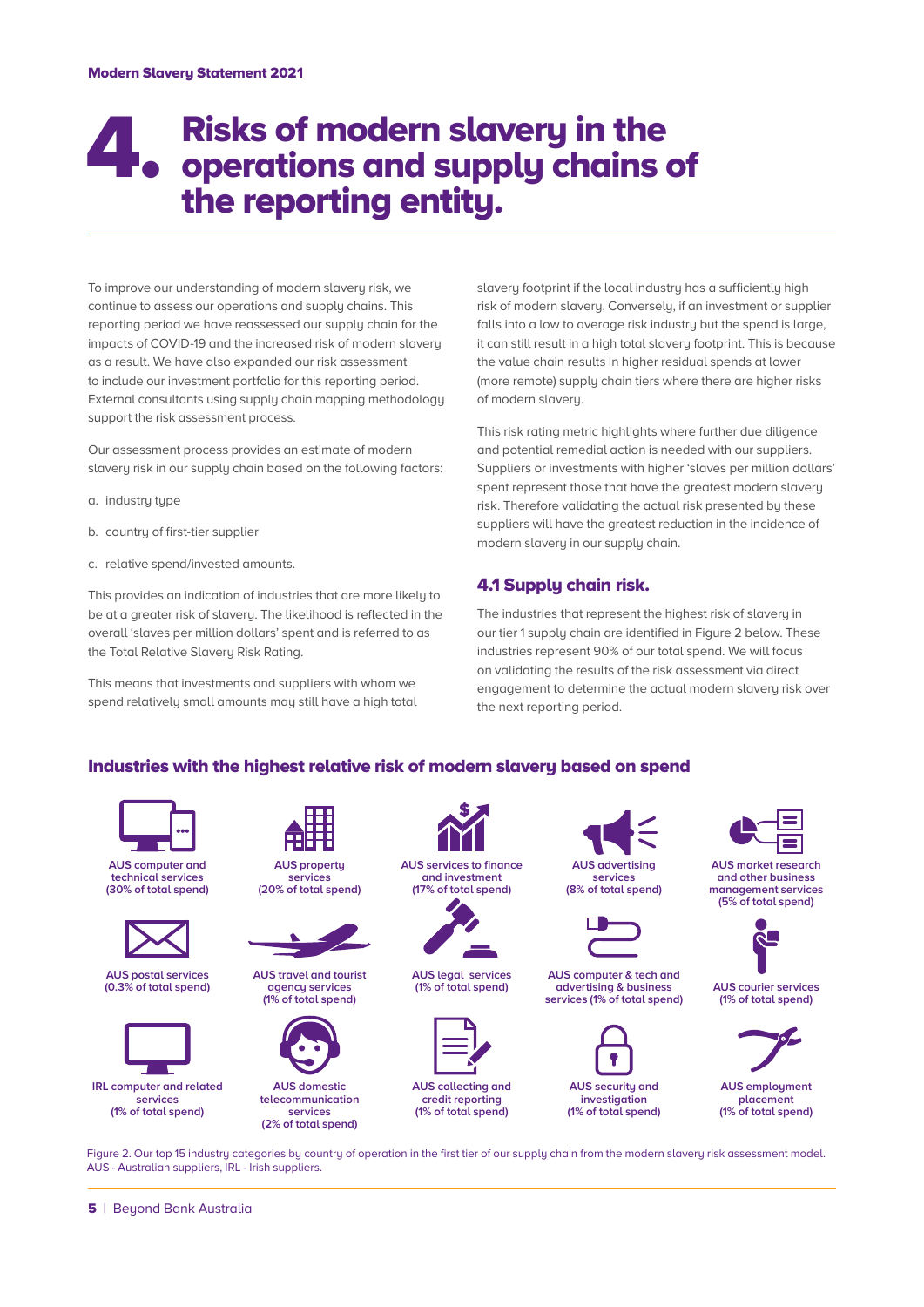Our risk profile based on higher, average and lower classifications relate to the modern slavery risk rating of each supplier industry by country and spend. The modern slavery risk relates to risk to people and not risk to business. This is important because it places the focus on where business can create the biggest impact. Figure 3 shows that 2% of our supply chain has been identified as a higher risk for modern slavery. The suppliers that represent a higher risk for modern slavery is due to the higher relative spend with these suppliers which increases our slaves per million dollars exposure.

Over the whole supply chain, the analysis indicates that the highest likelihood of slavery in our supply chain is occurring in India and China and is concentrated around Tier 3 of the supply chain (see Figure 4). Note that these countries may not be involved in our supply chain. However, the modelling of the supply chain mapping used by the external consultants concluded that these countries were likely involved based on the industry classification of our suppliers.



Figure 3. Risk profile of our first-tier supply chain by industry.



Figure 4. Country-by-country modern slavery risk for our supply chain based on the results of the modern slavery risk assessment model.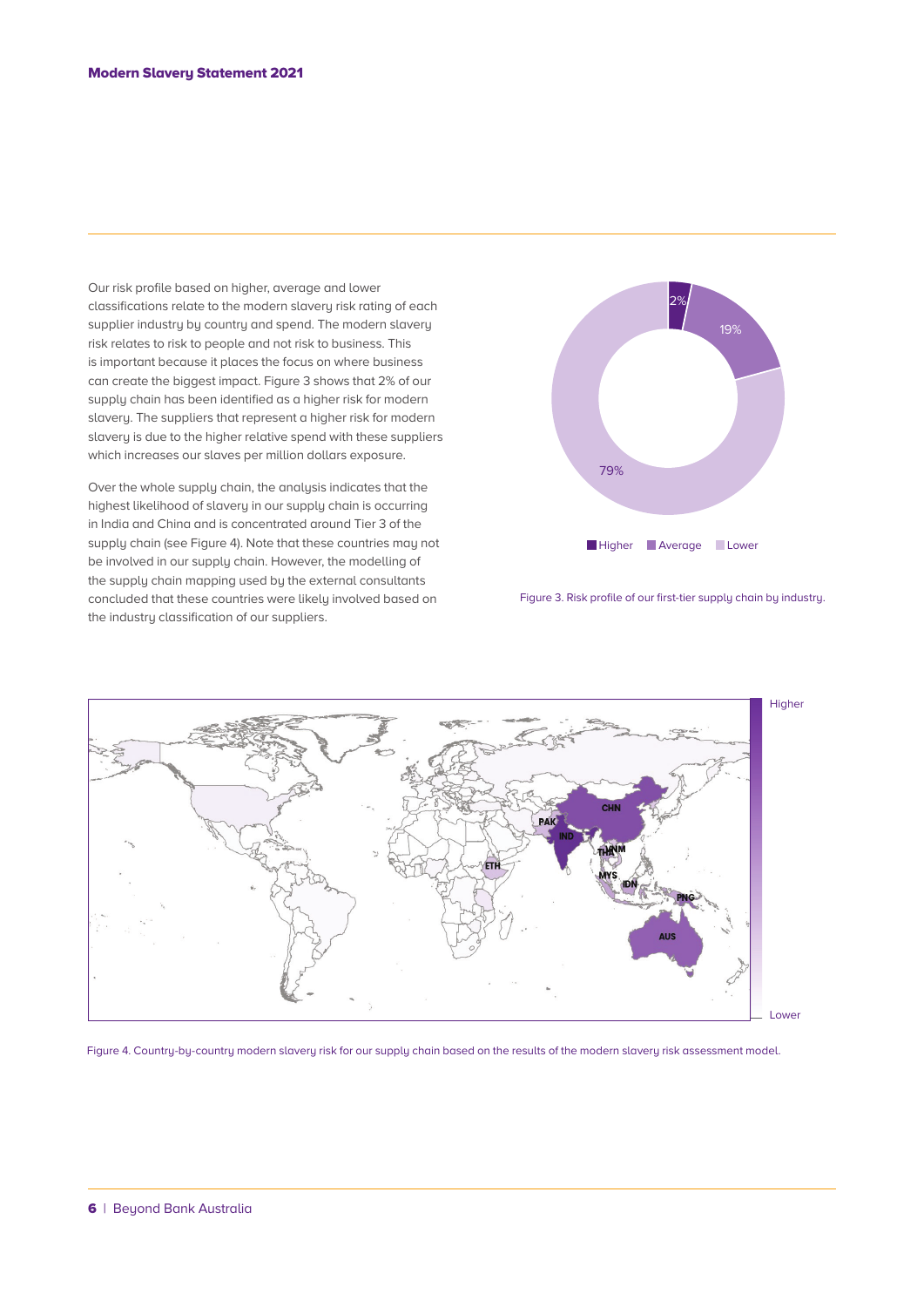Figure 5 depicts a comparative population of people working in slavery or slavery-like conditions within the depths of our supply chain based on the results of the modern slavery risk assessment model. It indicates that tier 3 of our supply chain is where the greatest risk of slavery may be found. It is an extrapolation for the purpose of identifying the risk of modern slavery in the supply chain as required by section 16(1)(b) of the Act. The theoretical slavery footprint is an estimate of probable slaves associated with the value spent, industry and country throughout the supply chain.



Figure 5. Slavery risk in our supply chain expressed in FTE by tier.

#### 4.2 Investment risk.

This reporting period we have also undertaken an initial risk assessment of our investments to understand the modern slavery risk. This assessment was undertaken by external consultants using supply chain mapping methodology.

Figure 6 indicates that 3% of our investment supply chain has been identified as a higher risk for modern slavery. The investments that represent a higher risk for modern slavery is due to the higher dollar value of capital invested which increases our slaves per million dollars exposure.



Figure 6. Risk profile of our investment supply chain.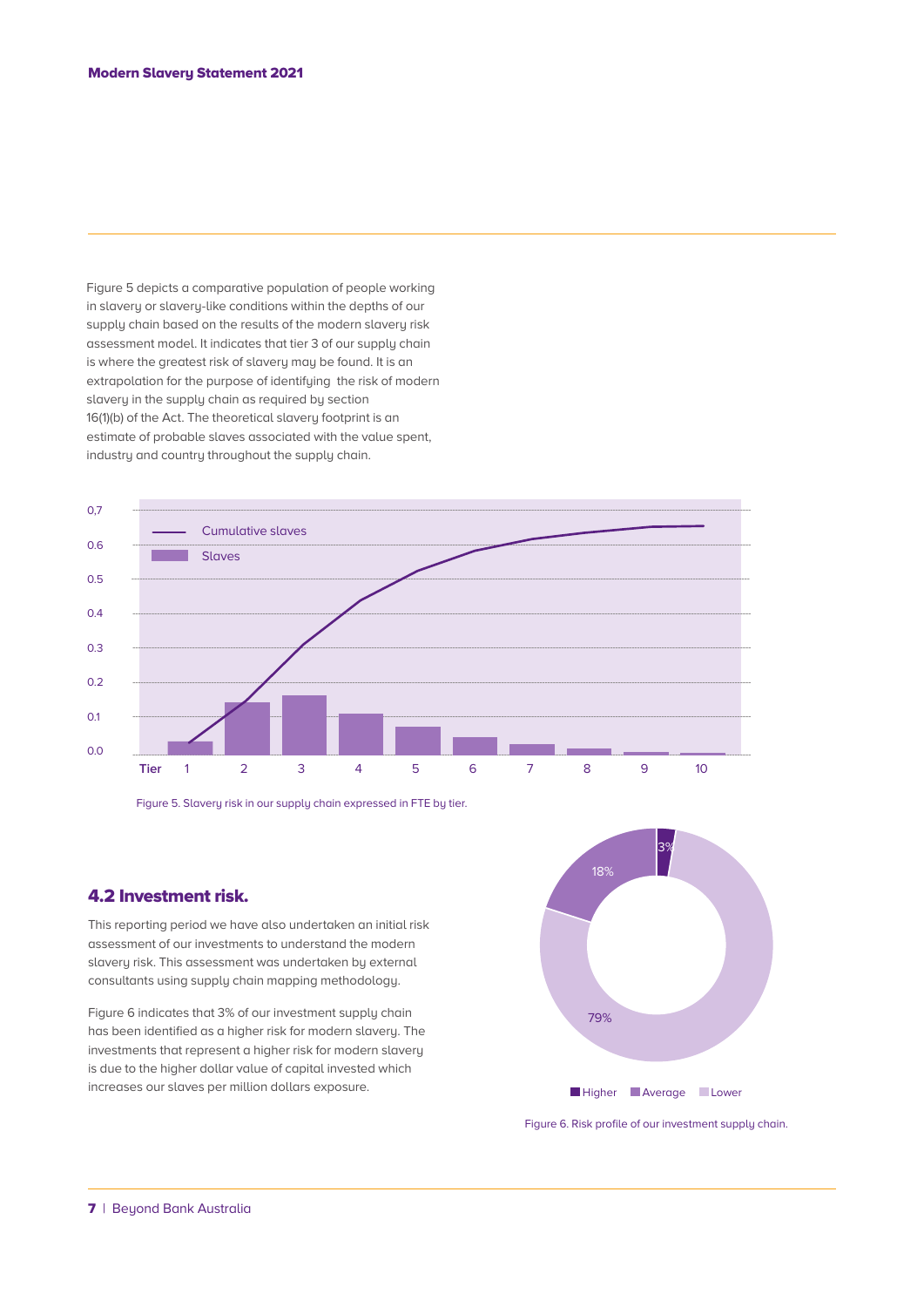The analysis indicates that the highest likelihood of slavery in our investment supply chain is occurring in India, Australia and China (see Figure 7). The countries highlighted represent the top 10 risks. Note that these countries may not be involved in our investment supply chain. However, the modelling of the investment mapping used by the external consultants concluded that these countries were likely involved based on the country and investment category.

Figure 8 shows a comparative population of people working in slavery or slavery-like conditions within the depths of our investment portfolio based on the results of the modern slavery risk assessment model. It indicates that tier 3 of our supply chain is where the greatest risk of slavery may be found. It is an extrapolation for the purpose of identifying the risk of modern slavery in the supply chain as required by section 16(1)(b) of the Act. The theoretical slavery footprint is an estimate of probable slaves associated with the value spent, industry and country throughout the supply chain.



Figure 7. Country-by-country modern slavery risk for our investments based on the results of the modern slavery risk assessment model.

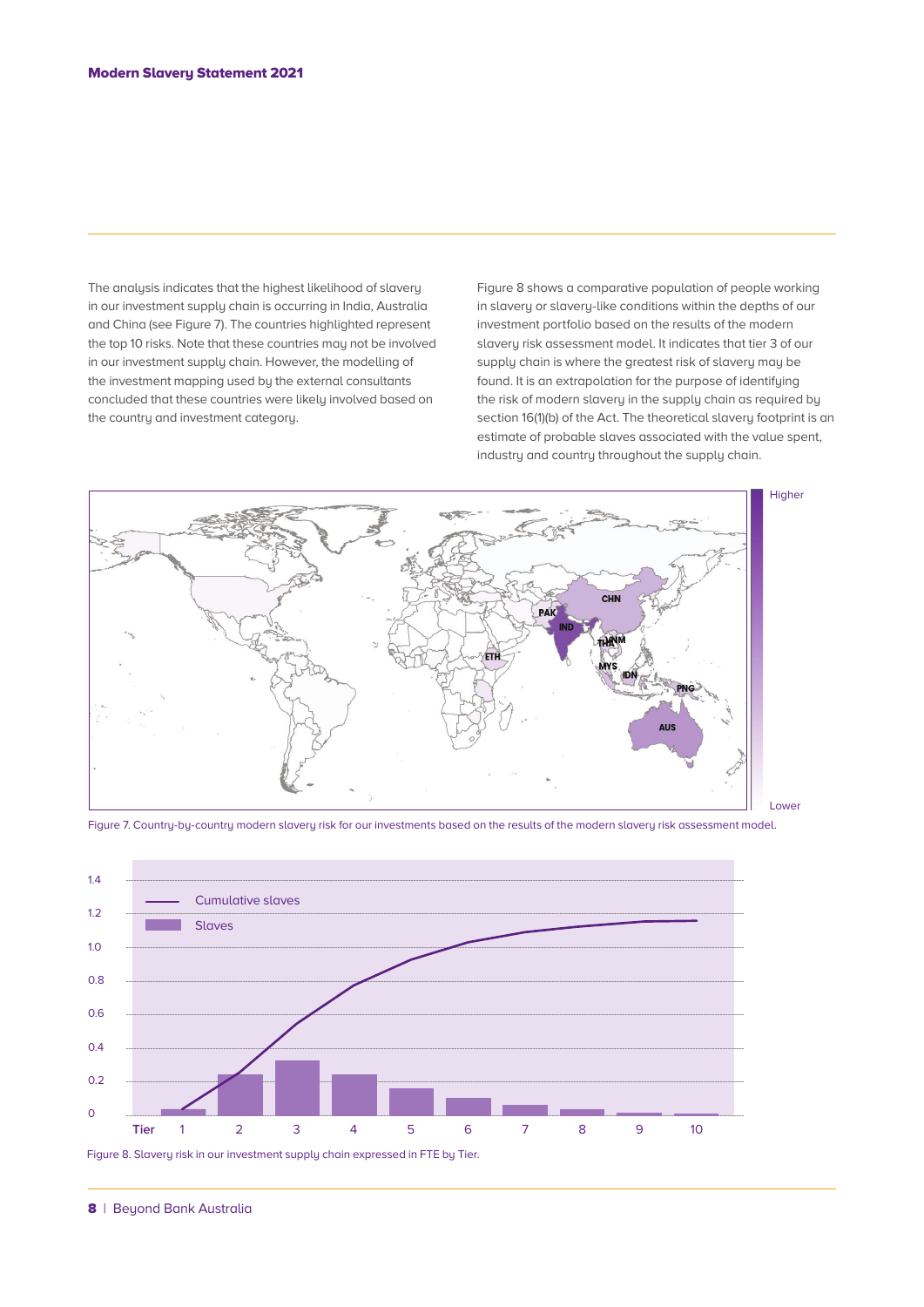#### 5.. Actions taken to assess and address modern slavery risks including due diligence and remediation.

#### Supplier self-assessment questionnaire.

We use the Sedex platform to request and access selfassessment questionnaires of our potentially high-risk suppliers to understand our modern slavery risk. This platform provides an efficient way for suppliers to provide information to numerous customers.

The self-assessment questionnaire from our suppliers about their supply chain provides a more accurate assessment of the actual modern slavery risk rating.

Given the experience by us and business generally with regard to low response rates to supplier self-assessments we are collaborating within our industry sector to encourage common suppliers to join Sedex.

Of the 37 high risk suppliers that we have engaged to join Sedex, 9 suppliers are now members of Sedex and 7 of these 9 suppliers have accepted our relationship request which means we can access their questionnaire details.

Further engagement to raise awareness and understanding with suppliers will be undertaken in the next reporting period to progress this risk assessment work.

#### Modern slavery working group.

A modern slavery working group was created in April 2019 to manage our response to the requirements of the Act.

The membership of the working group for this reporting period included:

- a. Sustainability Manager
- b. Group Procurement Manager
- c. Senior Manager Group Risk
- d. Senior Manager Group Compliance.

The composition of the working group broadly represents our business activities, with a focus on areas that are most relevant to modern slavery risk issues.

In future, a sustainability forum has been endorsed to continue this work with the opportunity to expand the scope and involve additional stakeholders.

#### Policy framework development.

A review of our internal governance and policy structures was finalised and the policy framework for modern slavery and sustainable procurement was implemented.

This framework aims to provide clarity and transparency about the internal standards for undertaking due diligence to identify, prevent, mitigate and account for how we address our modern slavery risks.

The key policies that have been approved and implemented over the period are:

- a. Human Rights Policy
- b. Modern Slavery Policy
- c. Supplier Code of Conduct.

We also updated our purchasing, contracts and whistleblower policies.

#### Internal education and training.

Increasing employee awareness about the prevalence and nature of modern slavery risks within our supply chains is an important component of our strategy.

During this reporting period we developed and launched an online modern slavery training module for key stakeholders in our business. The module provided an overview of modern slavery and the role business has in eliminating this practice. It provided an introduction to our policy framework, risk management practices and the responsibilities of staff.

#### Supplier screening.

We have incorporated social and environmental screening criteria from our B Corp impact assessment into our procurement processes. We have developed a responsible procurement guide for staff to improve procurement decisions and modern slavery outcomes.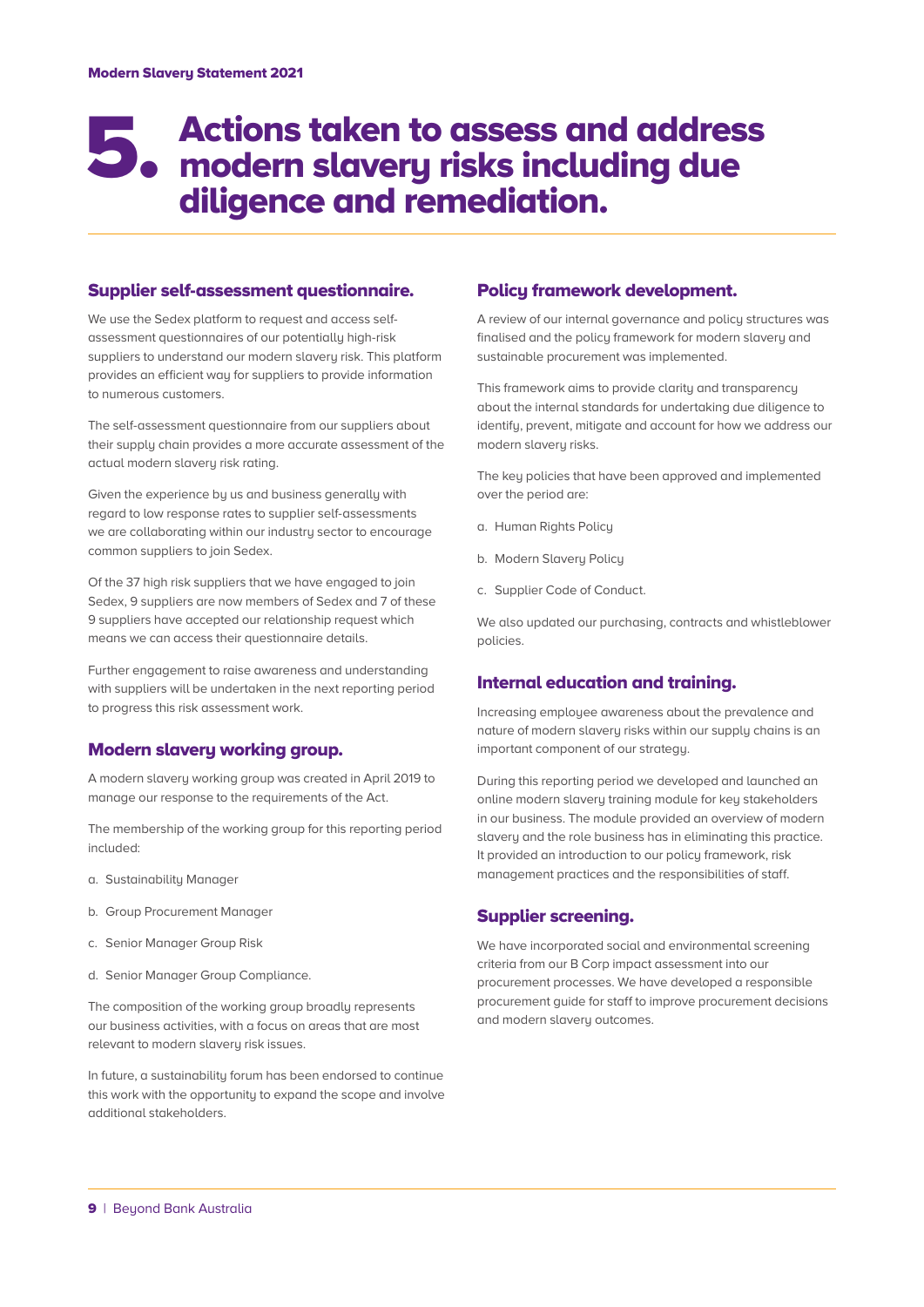## 6..Assessing effectiveness.

The following KPI's for this reporting period assess effectiveness and demonstrate the continuous improvement approach to address modern slavery.

Table 1 provides an update on how we have progressed against these KPI's for this reporting period.

#### Table 1. KPI performance to assess effectiveness.

| <b>FY21KPI</b>                                                                                                                                  | Performance                                                                                               |
|-------------------------------------------------------------------------------------------------------------------------------------------------|-----------------------------------------------------------------------------------------------------------|
| The number of suppliers<br>disclosing information relating<br>to modern slavery through the<br>Sedex Supplier Self-Assessment<br>Questionnaire. | 10 relationships with<br>suppliers via Sedex<br>have been established.                                    |
| Our policy framework is rolled<br>out and implemented by end of<br>FY21 reporting period.                                                       | Completed                                                                                                 |
| The number of internal<br>employees that have completed<br>specific modern slavery training.                                                    | 67 staff (85% of staff<br>identified) completed<br>the training module<br>within the reporting<br>period. |

These KPIs have been identified for the next reporting period:

- a. The number of suppliers disclosing information relating to modern slavery through the Sedex supplier selfassessment questionnaire.
- b. The percentage of high risk suppliers that have undergone final risk assessment review via direct engagement.
- c. The number of suppliers engaged to improve understanding and awareness of modern slavery.
- d. The number of contracts with suppliers that include modern slavery provisions.
- e. The number of internal employees that have completed specific modern slavery training.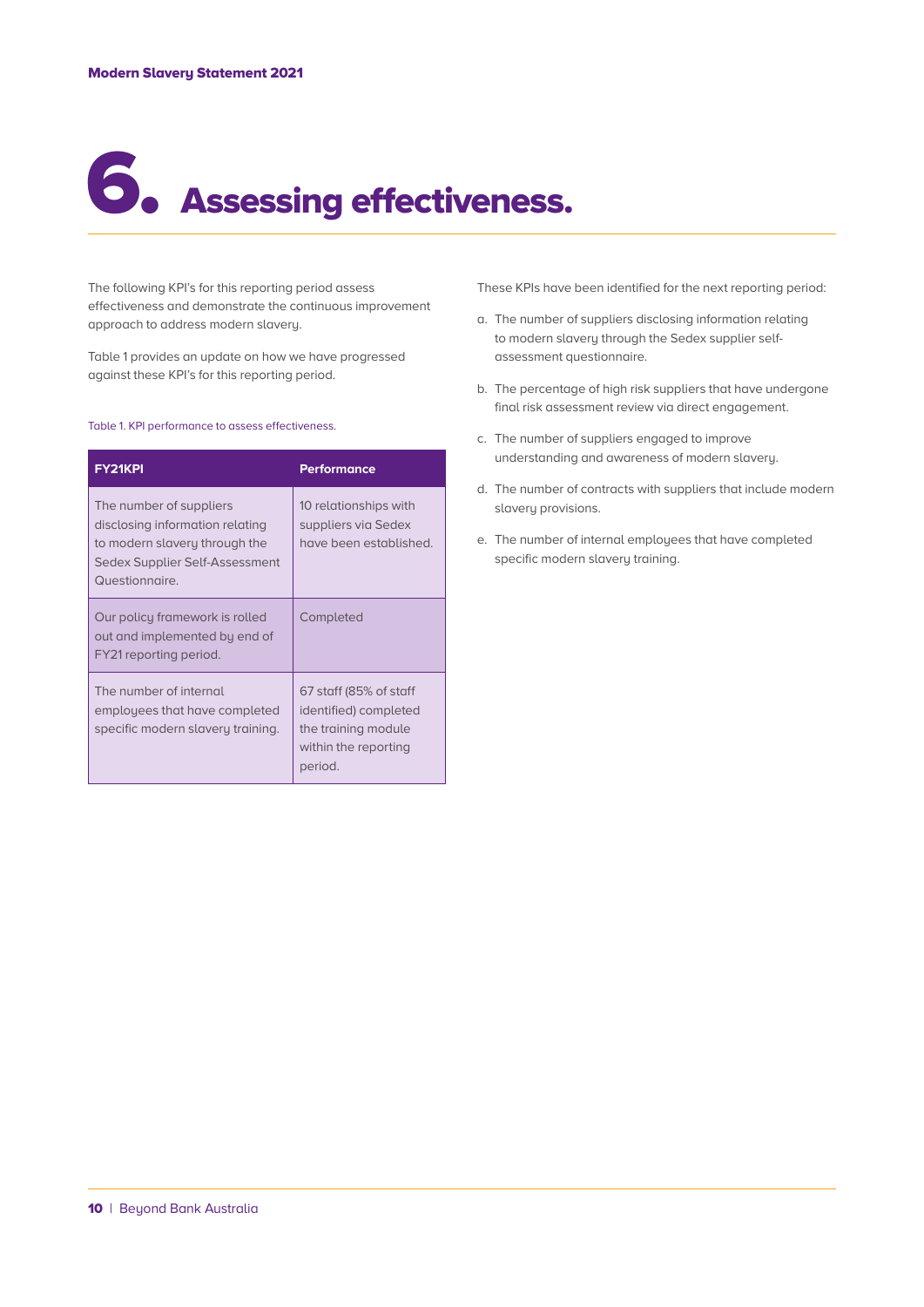### **7. Consultation with entities the organisation owns or controls.** organisation owns or controls.

All work about modern slavery, also applies to our wealth management business and other subsidiaries under our group structure. All operational subsidiaries and their supply chains have been incorporated in the risk assessment process. Our group policies and procurement framework apply to all our subsidiaries that we own and control and are covered as part of our internal consultation process.



#### Next steps for modern slavery risk assessment and remediation.

The key steps that we have identified as a focus for upcoming reporting periods are:

- a. Ongoing internal education and training for staff across the business.
- b. Ongoing supplier engagement and awareness to improve understanding and increase transparency.
- c. Building relationships with suppliers to assess actual risk.
- d. Remediation of any modern slavery risks identified.